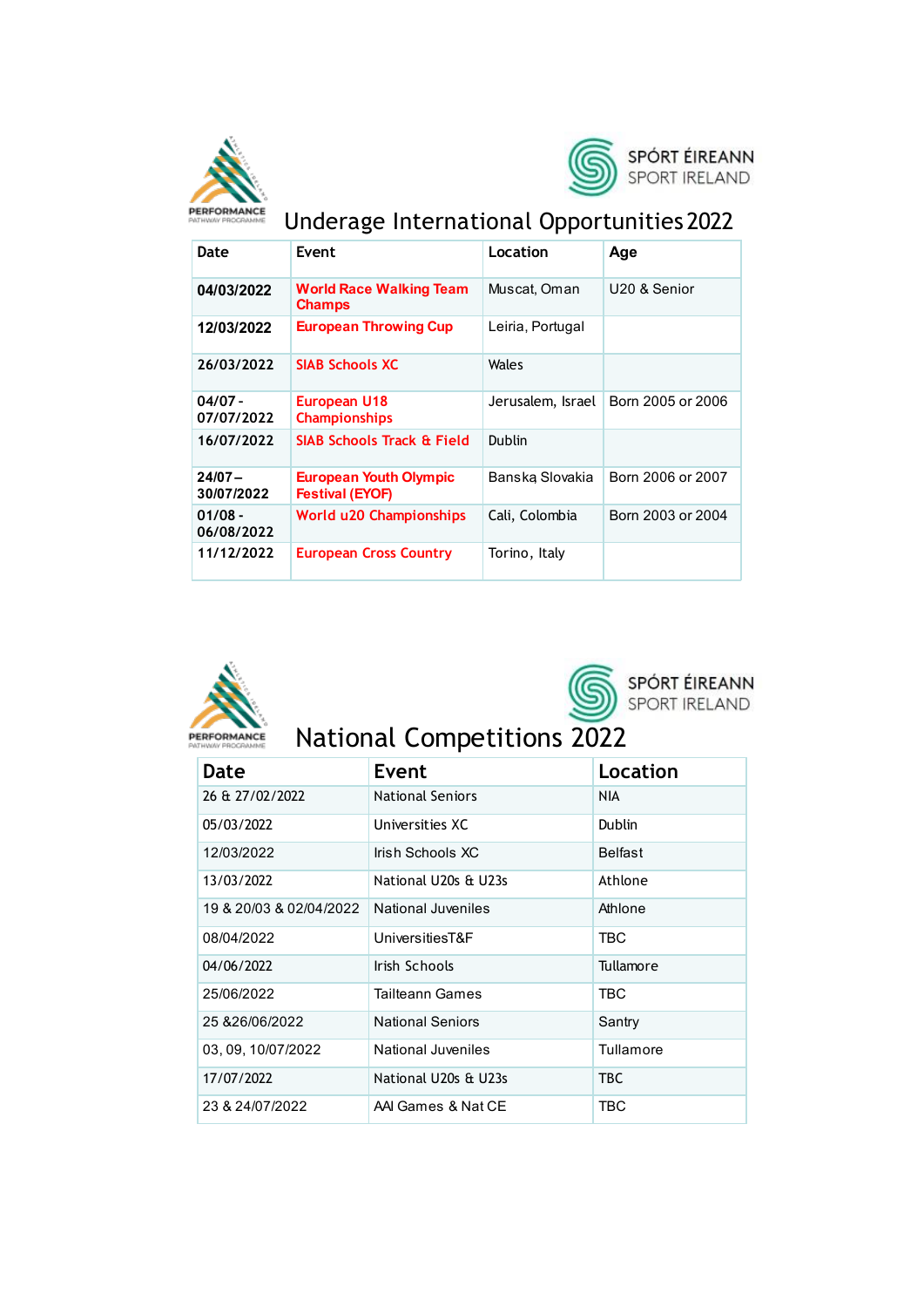



We also encourage athletes to use meets such as:

□ IMC Meets Meet https://www.irishmilersclub.org/ Dublin Sat 30th April 2022  $\Box$  Belfast Irish Milers Meet Sat 14th May at the Mary Peters Track. □ BMC Meets https://www.britishmilersclub.com/ □ IFAM Meets (Belgium) Sat 28 <sup>th</sup> May 2022 https://www.maspoeshop.be/kalender/topsport/ifam -outdoor-oordegem-1

And we may take teams to;

- ❖ European Throwing Cup (12/03/2022)
- ❖ Franconville u18 June 19 <sup>th</sup>
- Mannheim Junioren Gala (July 2 nd & 3rd 2022)
- ❖ Walkers will target specific int'l opportunities (Isle of Man, Podebrady  $2/4)$

#### **Other Additional Competition Opportunities 2022 include:**

| May 28 <sup>th</sup> & 29 <sup>th</sup> | Mary Peters 50th Anniversary Gold Medal Belfast International Meet                                                     |
|-----------------------------------------|------------------------------------------------------------------------------------------------------------------------|
| May 28t & 29th                          | Leinster Sen, U20 & u23s kindly accepting guest entries u16, u17, u18<br>(but must contact Meet organisers beforehand) |

Cork Athletics League Meets <https://www.corkathletics.org/>

Dublin Graded Meets <https://graded.dublinathletics.com/>

### **Sprints & Hurdles**

- 12<sup>th</sup> May Lagan Valley Meet
- 22nd May Loughborough Long Hurdles
- 1st June Loughborough Sprint Hurdles
- 19th June– Day 2 EA U17/15 combined events 100m, 200m, 400m sprint hurdles and long hurdles.
- 800m, 1500m variety of BMC events
- 14th May Birmingham University (+ steeplechase)
- 28th May Manchester
- 11th June Watford